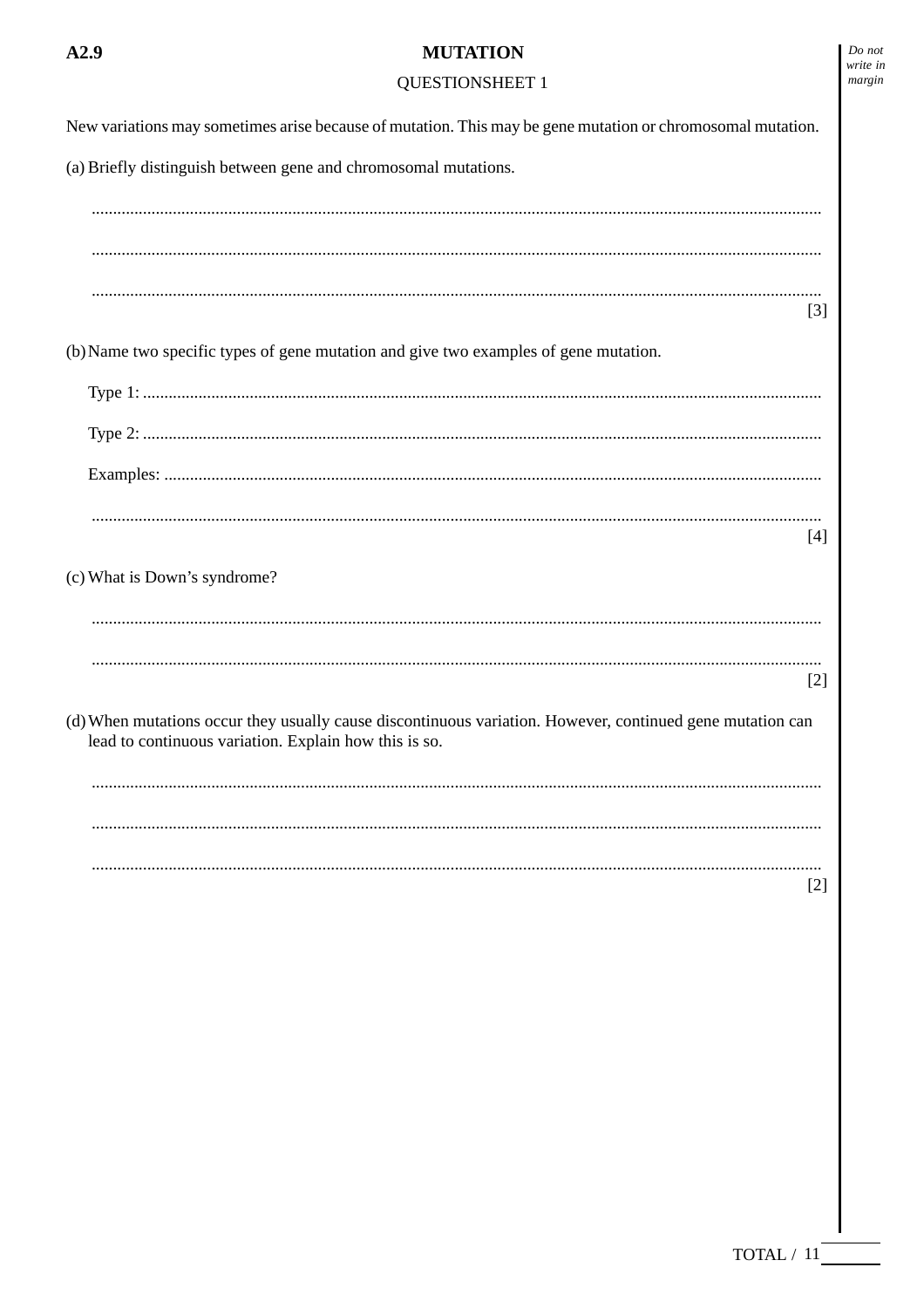## QUESTIONSHEET 2

The flow diagram below illustrates the evolution of modern Bread Wheat, Triticum aestivum which has occured during the last 10,000 years. Modern Bread Wheat has arisen by polyploidy occuring between ancient cultivated wheats and wild species.

| Triticum monococcum<br>(Einkorn wheat)          |                      | Agropyron sp.<br>(Wild goat grass)                                                                    |       |
|-------------------------------------------------|----------------------|-------------------------------------------------------------------------------------------------------|-------|
| $2n = 14$                                       |                      | $2n = 14$                                                                                             |       |
| AA                                              | Sterile $F_1$ hybrid | <b>BB</b>                                                                                             |       |
|                                                 | $2n=14$              |                                                                                                       |       |
|                                                 | AB                   |                                                                                                       |       |
|                                                 | Restitution nucleus  |                                                                                                       |       |
|                                                 |                      |                                                                                                       |       |
|                                                 | Triticum dicoccum    | Triticum tauschii<br>X                                                                                |       |
|                                                 | (Emmer wheat)        | $2n = 14$                                                                                             |       |
|                                                 | $4n = 28$            | DD                                                                                                    |       |
|                                                 | <b>ABAB</b>          | Sterile $F_1$ hybrid                                                                                  |       |
|                                                 |                      | $3n = 21$                                                                                             |       |
|                                                 |                      | <b>ABD</b>                                                                                            |       |
|                                                 |                      |                                                                                                       |       |
|                                                 |                      | Restitution nucleus                                                                                   |       |
|                                                 |                      | Triticum aestivum                                                                                     |       |
|                                                 |                      | (Modern bread wheat)                                                                                  |       |
|                                                 |                      | $6n = 42$                                                                                             |       |
|                                                 |                      | <b>ABDABD</b>                                                                                         |       |
|                                                 |                      |                                                                                                       |       |
| (a) (i) What is meant by the term 'polyploidy'? |                      |                                                                                                       |       |
|                                                 |                      |                                                                                                       | $[2]$ |
| of polyploidy?                                  |                      | (ii) The type of polyploidy illustrated above involves hybridisation. What name is given to this type |       |
|                                                 |                      |                                                                                                       | $[1]$ |
| (iii) What do the letters A, B and D indicate?  |                      |                                                                                                       |       |
|                                                 |                      |                                                                                                       | $[1]$ |
| (iv) What is a 'restitution nucleus'?           |                      |                                                                                                       |       |
|                                                 |                      |                                                                                                       | $[2]$ |
|                                                 |                      |                                                                                                       |       |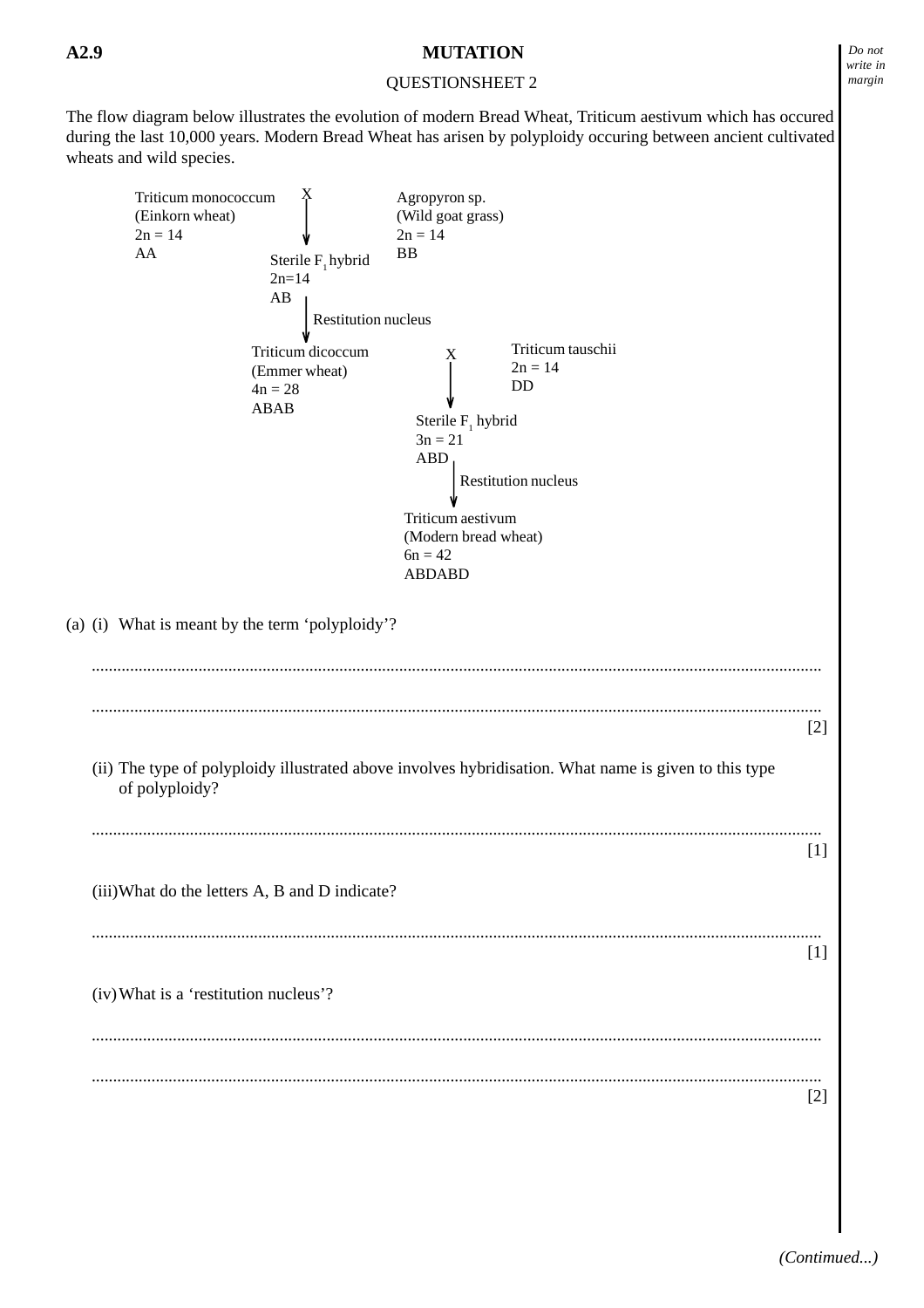|             | (b) Unlike other forms of speciation which are gradual, polyploidy can produce new species within one generation.<br>Explain why this is so.                                          |
|-------------|---------------------------------------------------------------------------------------------------------------------------------------------------------------------------------------|
|             | $[3]$                                                                                                                                                                                 |
| $(c)$ $(i)$ | Polyploid plants have evolutionary advantage since they possess 'hybrid vigour'. What is meant by<br>'hybrid vigour'?                                                                 |
|             |                                                                                                                                                                                       |
|             | $[3]$                                                                                                                                                                                 |
| (ii)        | Einkorn wheat was cultivated by Neolithic humans and Emmer wheat by ancient Iranian peoples. Suggest<br>two advantages you think Modern bread wheat may have over the ancient breeds? |
|             |                                                                                                                                                                                       |
|             | $[2]$                                                                                                                                                                                 |
|             |                                                                                                                                                                                       |
|             |                                                                                                                                                                                       |
|             |                                                                                                                                                                                       |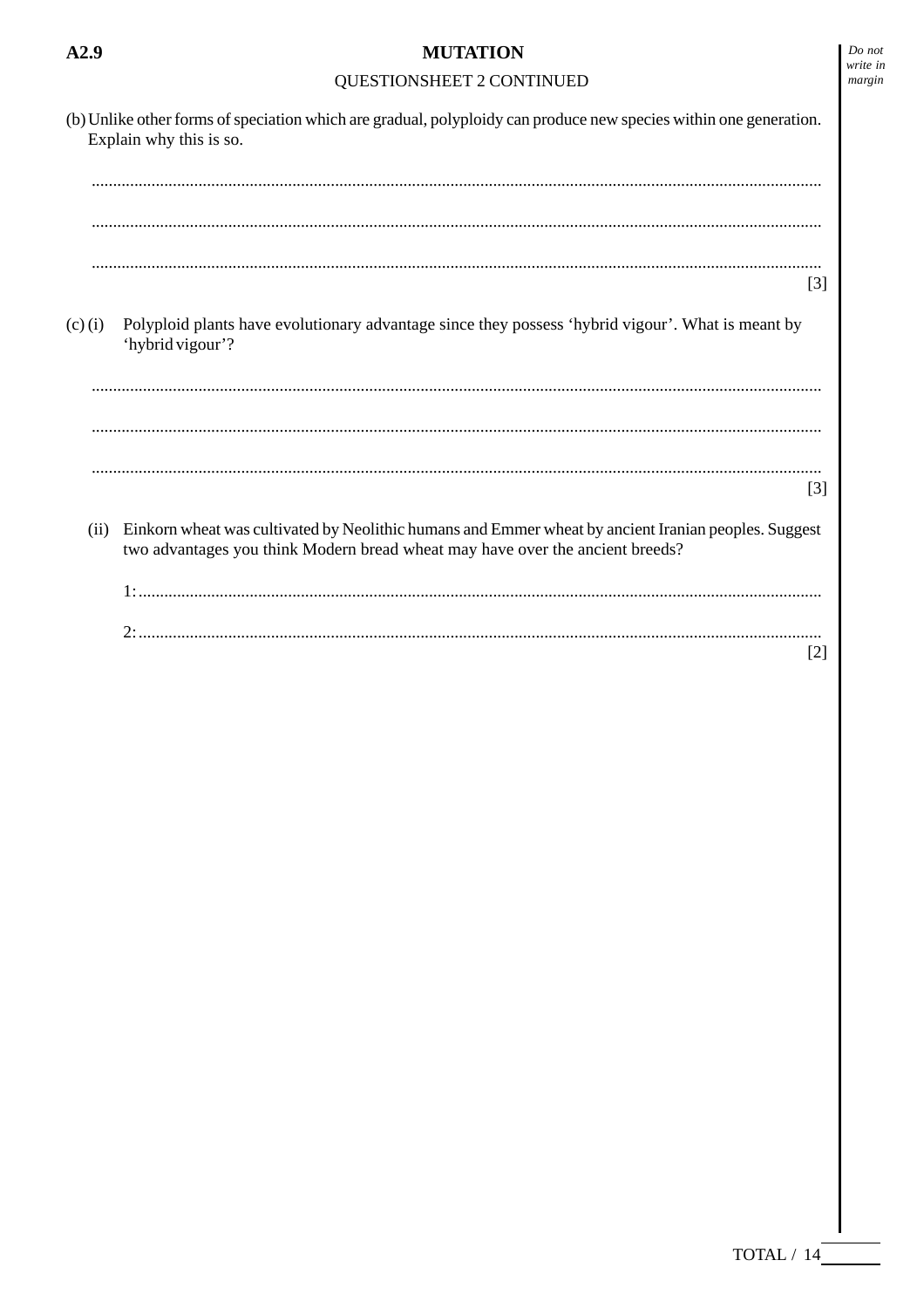$Do$  not write in margin

**OUESTIONSHEET 3** 

Suggest mechanisms to explain the following. (a) The emergence and establishment of new strains of DDT-resistant mosquitoes.  $[4]$ (b) The emergence of antibiotic strains of bacteria among many different bacterial species.  $[4]$ (c) The sudden emergence of fertility in a sterile  $F_1$  hybrid.  $[2]$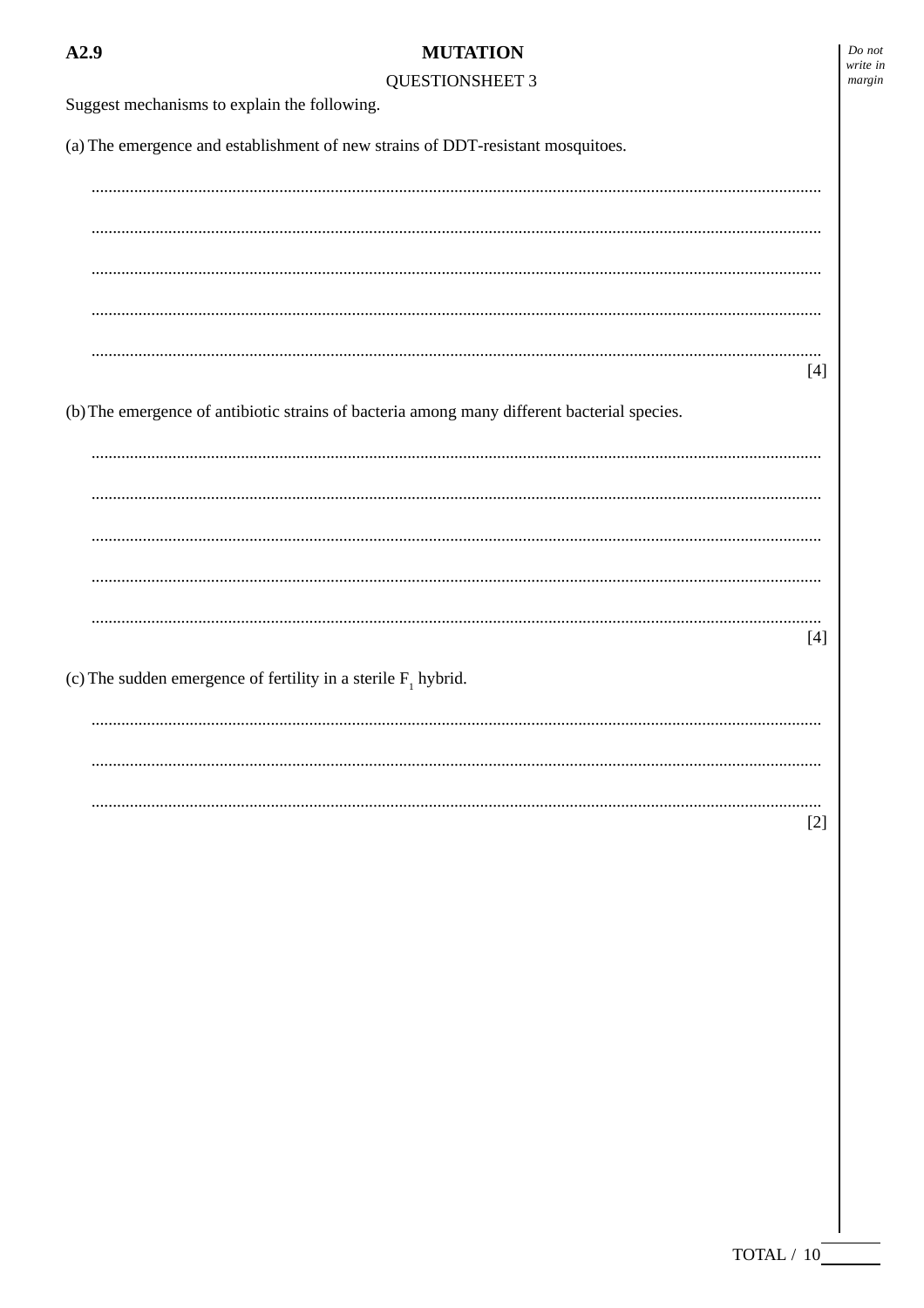|           | <b>MUTATION</b>                                                                                                                                                                                                                                                                                                        |       |
|-----------|------------------------------------------------------------------------------------------------------------------------------------------------------------------------------------------------------------------------------------------------------------------------------------------------------------------------|-------|
|           | <b>QUESTIONSHEET 4</b>                                                                                                                                                                                                                                                                                                 |       |
|           | (a) What is 'background radiation' and why is it present?                                                                                                                                                                                                                                                              |       |
|           |                                                                                                                                                                                                                                                                                                                        | $[2]$ |
|           | (b) Distinguish alpha, beta and gamma radiation and say which is least likely to cause mutation.                                                                                                                                                                                                                       |       |
|           |                                                                                                                                                                                                                                                                                                                        |       |
|           |                                                                                                                                                                                                                                                                                                                        | $[4]$ |
|           | (c) Name two chemical mutagens.                                                                                                                                                                                                                                                                                        |       |
| 2:        |                                                                                                                                                                                                                                                                                                                        |       |
|           |                                                                                                                                                                                                                                                                                                                        | $[2]$ |
| (d)(i)    | The damage caused by radiation to the genetic material is cumulative. What does this mean?                                                                                                                                                                                                                             |       |
|           |                                                                                                                                                                                                                                                                                                                        |       |
|           |                                                                                                                                                                                                                                                                                                                        | $[1]$ |
| (ii)      | A sample of Drosophila (fruit flies) was irradiated with X-rays giving a dose of 5 Sieverts (a measure of<br>radiation dose). The mutation rate of a specific gene was found to be increased by 2%. What would the<br>expected percentage mutation rate be after a radiation dose of 12.5 Sieverts? Show your working. |       |
|           | List three types of gene mutation.                                                                                                                                                                                                                                                                                     |       |
| $(e)$ (i) |                                                                                                                                                                                                                                                                                                                        |       |
|           |                                                                                                                                                                                                                                                                                                                        | $[1]$ |
|           | (ii) List three types of chromosome mutation where chromosome structure is altered.                                                                                                                                                                                                                                    |       |
|           |                                                                                                                                                                                                                                                                                                                        |       |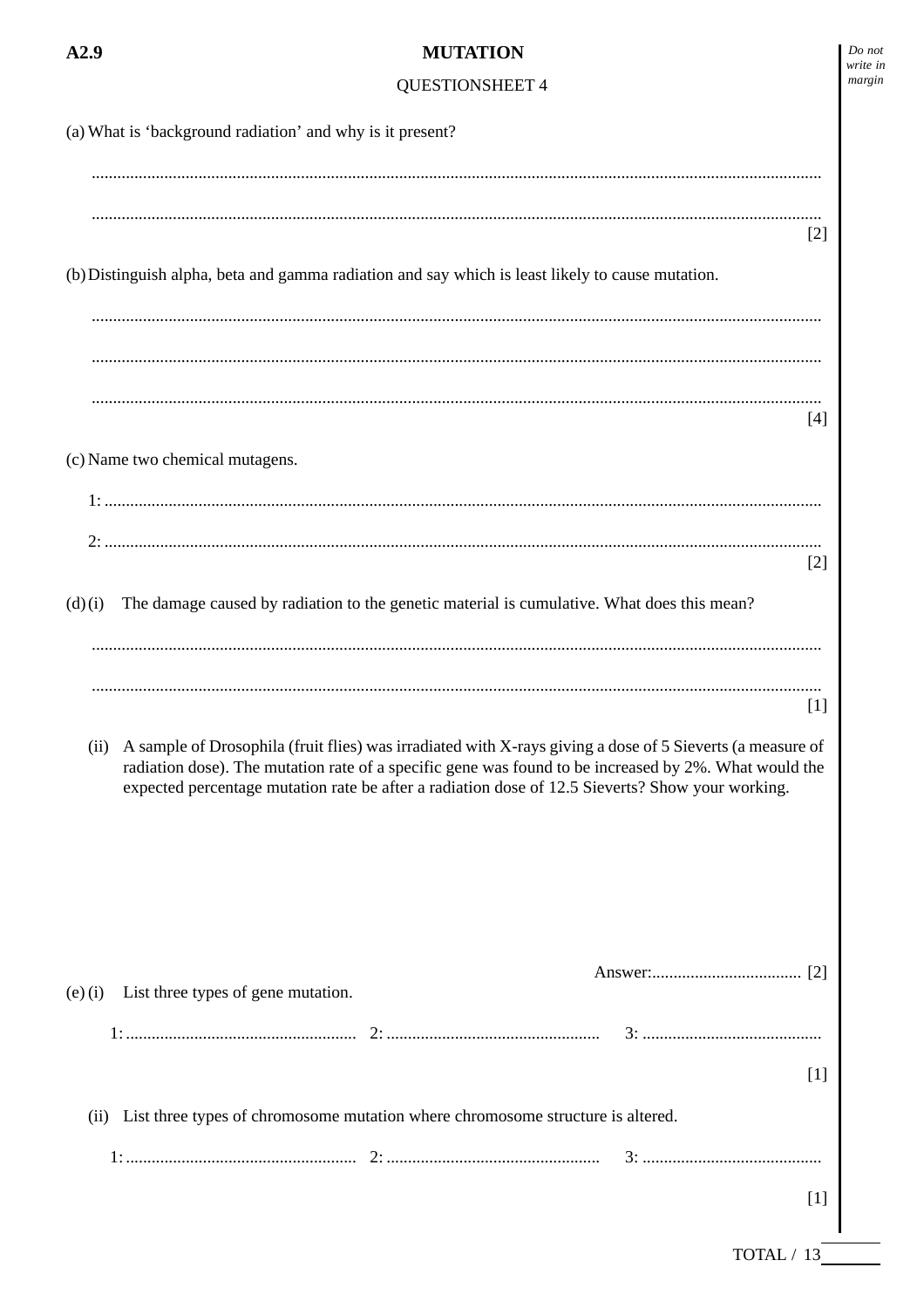#### **QUESTIONSHEET 5**

The picture below shows human chromosomes obtained by karyotyping.

| $\mathcal{M}$ if it is $\mathcal{H}$ |  |                          |  |
|--------------------------------------|--|--------------------------|--|
| WXWMMM                               |  |                          |  |
| <b>49 M 86</b>                       |  | 医尿 医蓝 黃義                 |  |
| $39 - 77$                            |  | $\cdots$ as $\mathbf{R}$ |  |

 $(a)$  $(i)$ Describe the process of karyotyping.

 $[4]$ 

(ii) In humans karyotyping is usually carried out after amniocentesis. What is amniocentesis?

 $[3]$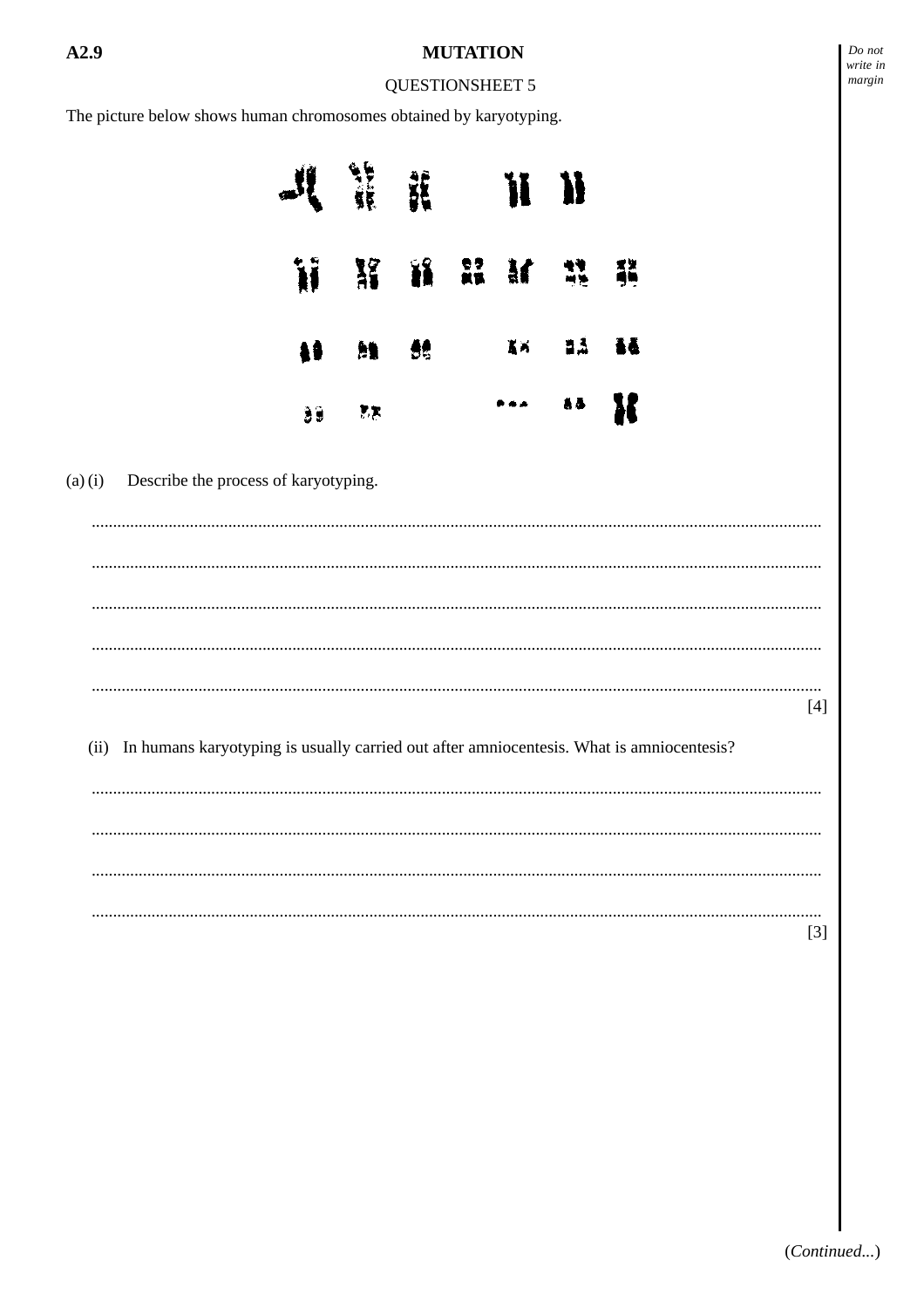## QUESTIONSHEET 5 CONTINUED

| (b)(i) | Does the karyotype above represent a full set of human chromosomes? Explain your answer.                                |       |
|--------|-------------------------------------------------------------------------------------------------------------------------|-------|
|        |                                                                                                                         |       |
|        |                                                                                                                         |       |
|        |                                                                                                                         | $[2]$ |
| (ii)   | A mutation is shown in the above karyotype. Label it on the drawing, name it and explain how could it<br>have happened. |       |
|        |                                                                                                                         |       |
|        |                                                                                                                         |       |
|        |                                                                                                                         |       |
|        |                                                                                                                         |       |
|        |                                                                                                                         | [4]   |
| (iii)  | What was the sex of the individual from which the karyotype was taken? Explain your answer.                             |       |
|        |                                                                                                                         |       |
|        |                                                                                                                         |       |
|        |                                                                                                                         | $[2]$ |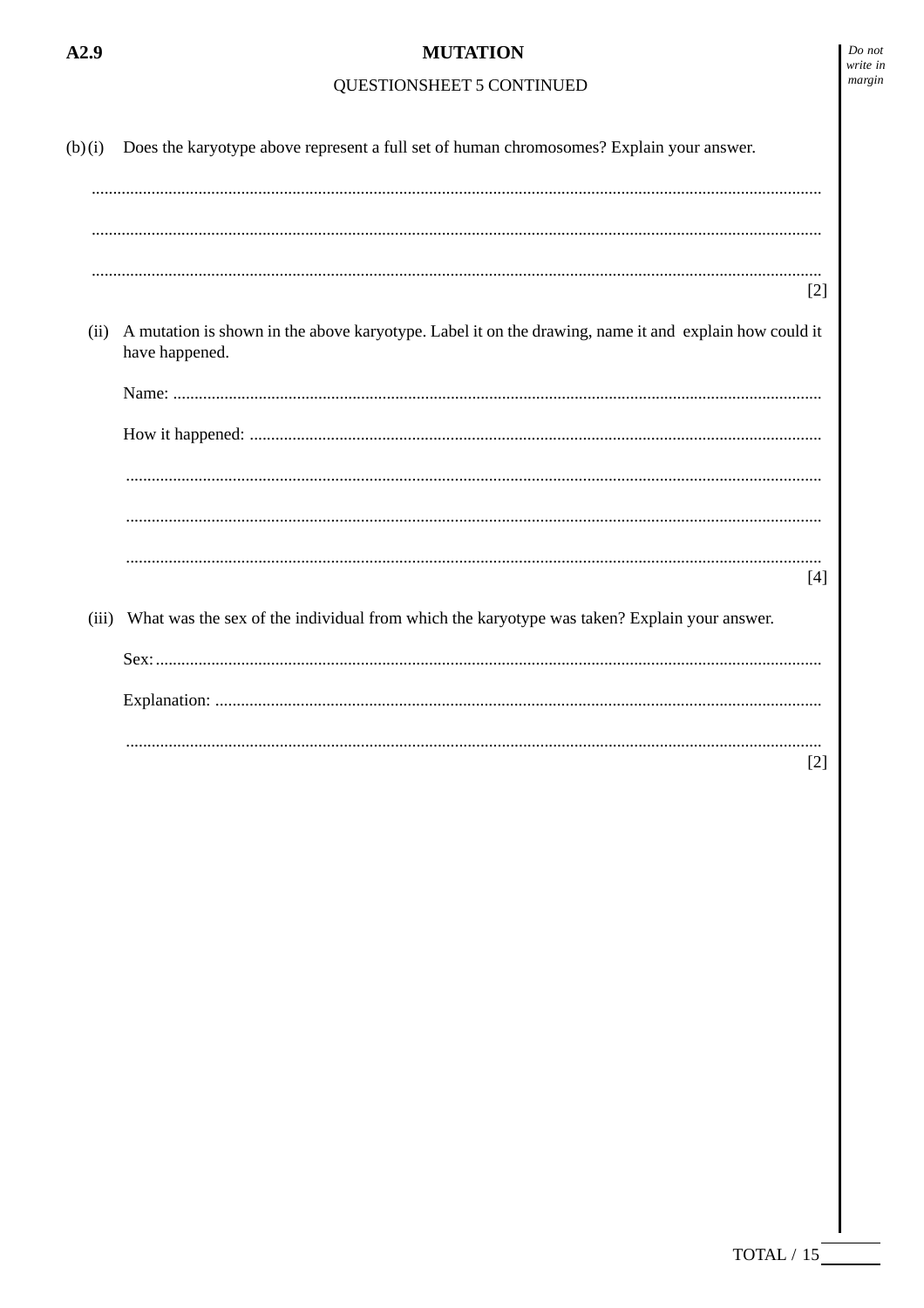#### QUESTIONSHEET 6

The drawings below show the appearance of normal human red cells and red cells from an individual with sickle cell anaemia. The condition is caused by a mutant recessive gene.In the homozygous condition it causes sickle cell anaemia which has serious disabling effects on sufferers, while in the heterozygous condition it causes sickle cell trait which is harmless and gives resistance against infection by malarial parasites. The abnormal gene also changes the permeability of red cell membranes so that the red cells lose potassium ions.



TOTAL / 10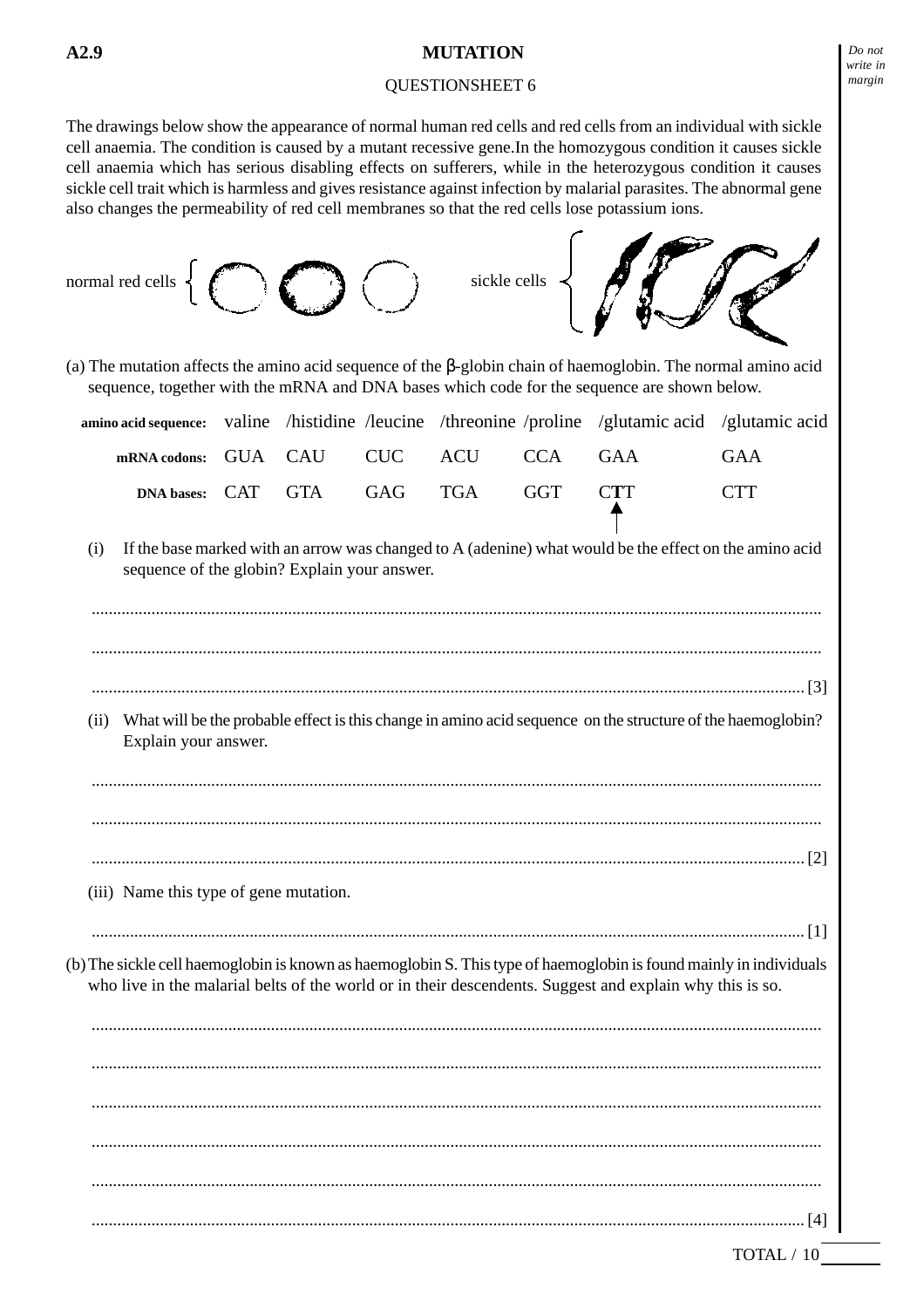#### QUESTIONSHEET 7

Cystic fibrosis is the most common recessive genetic disorder in the UK Caucasian population with an overall birth frequency of about 1 in 2500. It is characterised by severe respiratory problems and inadequate pancreatic function, caused by accumulation of sticky mucus.There is no cure at present but improved treatments can now increase the life expectancy to about 30 years, death usually being due to respiratory failure. Males with CF are usually sterile. Cystic fibrosis is due to a mutation in the gene encoding the cystic fibrosis transmembrane conductance regulator(CFTR). This protein regulates transport of chloride across cell membranes. The mutant gene is recessive and heterozygotes do not exhibit symptoms. The mutant gene occurs in about 4% of the population and usually arises by deletion of three adjacent nucleotides.

(a) (i) Explain how the deletion could occur and influence the effectiveness of the CFTR gene.

| (ii)   | Name two other types of gene mutation.                                                            |
|--------|---------------------------------------------------------------------------------------------------|
| (b)(i) | By means of a genetic diagram show the probability of two carrier parents producing a CF child.   |
|        |                                                                                                   |
|        |                                                                                                   |
|        |                                                                                                   |
|        | What would be the expected % incidence of cystic fibrosis in the population? Explain your answer. |
|        |                                                                                                   |
|        |                                                                                                   |
| (ii)   |                                                                                                   |
|        |                                                                                                   |
|        |                                                                                                   |
|        | (iii) Since cystic fibrosis is a lethal condition, why does its allele persist in the population? |

2: .................................................................................................................................................................... [2]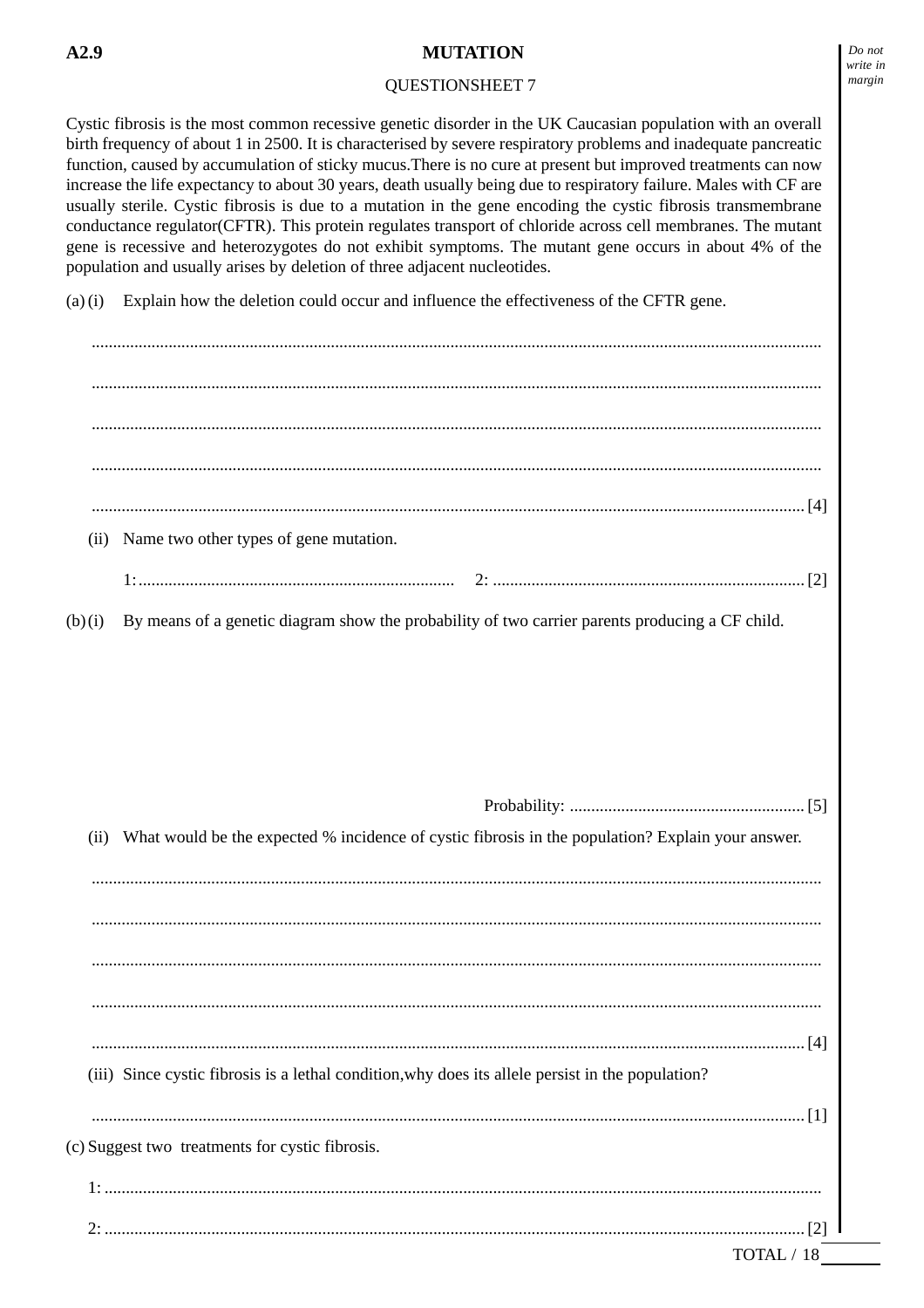## **QUESTIONSHEET 8**

Do not write in margin

About 80% of the world's coffee is obtained from Coffea arabica. The genus Coffea contains about 100 species of small evergreen seed producing trees, with a basic diploid chromosome number of  $2n = 22$ . These species are generally outbreeding. The seeds are the coffee beans that can be processed and ground for use. Coffea arabica, however, is a tetraploid with  $2n = 44$  and it is generally inbreeding, a habit which, in this case, provides considerable advantages.

Explain how the tetraploid condition could have arisen in Coffea arabica.  $(a)(i)$ 

(ii) Coffea arabica is genetically isolated from its closely related species and ancestral species, with which it cannot successfully interbreed. Explain why this is so. (b) Suggest four reasons why the inbreeding habit of Coffea arabica has been advantageous.  $1.$  $[4]$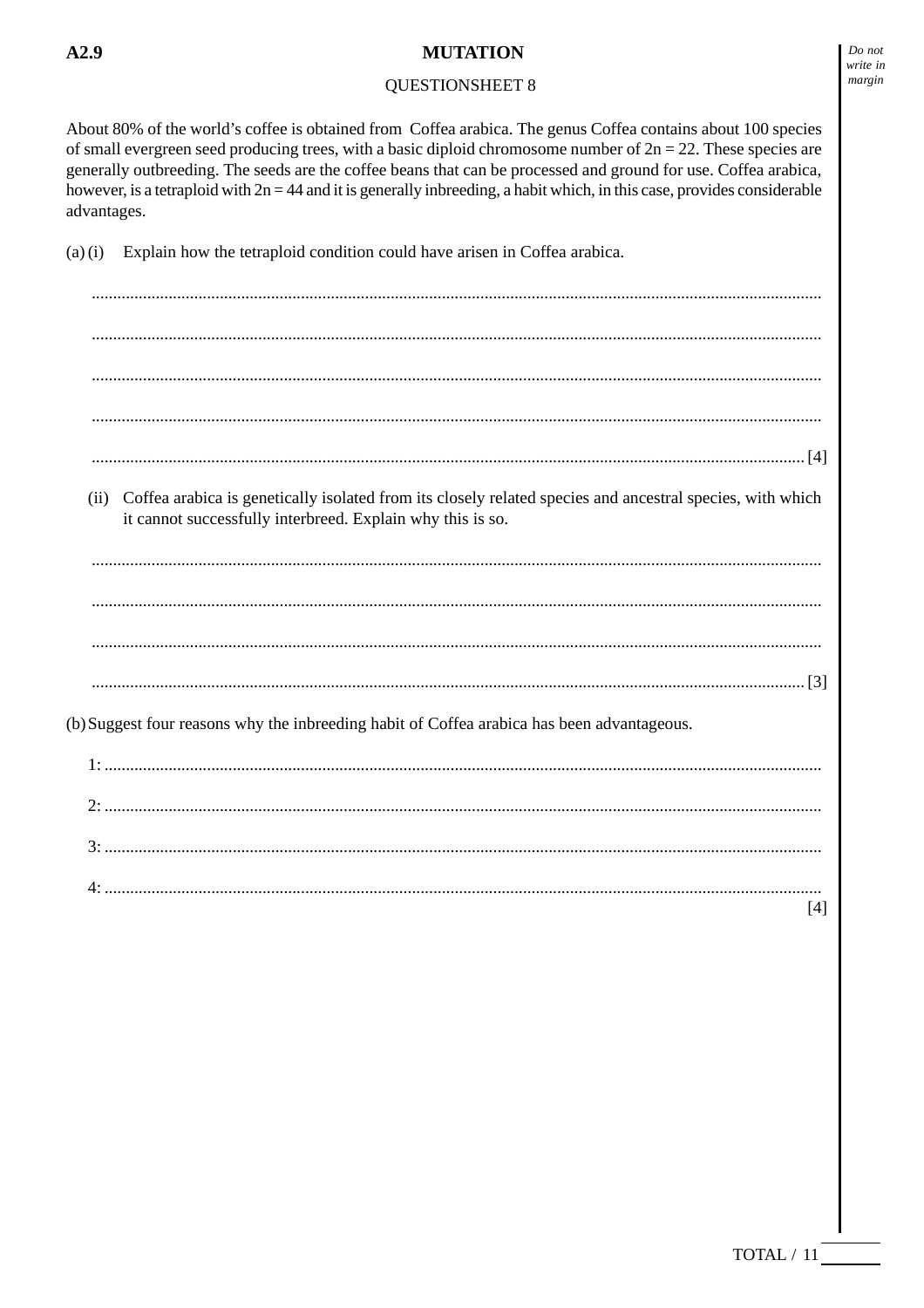# $A2.9$

### **MUTATION**

#### **QUESTIONSHEET 9**

Read through the following passage concerning grapefruit (Citrus paradisii) and then answer the questions below.

Grape fruit originated on the island of Barbados in the middle of the 1700s. It arose as a result of hybridisation between the orange (Citrus sinensis) and the pummelo (Citrus grandis). Grape fruit have apomictic seeds, meaning that the seeds develop without being fertilised. Red 'ruby' grapefruit arose in Texas in the 1920s as a result of mutation in a white-fleshed variety.

(a) Describe what is meant by the term 'hybridisation' in the passage above.

(b) Suggest why the grapefruit reproduces by apomictic seeds. (c) What will the consequences be to the grapefruit of having apomictic seeds? (d) What type of mutation would have produced the 'ruby' variety?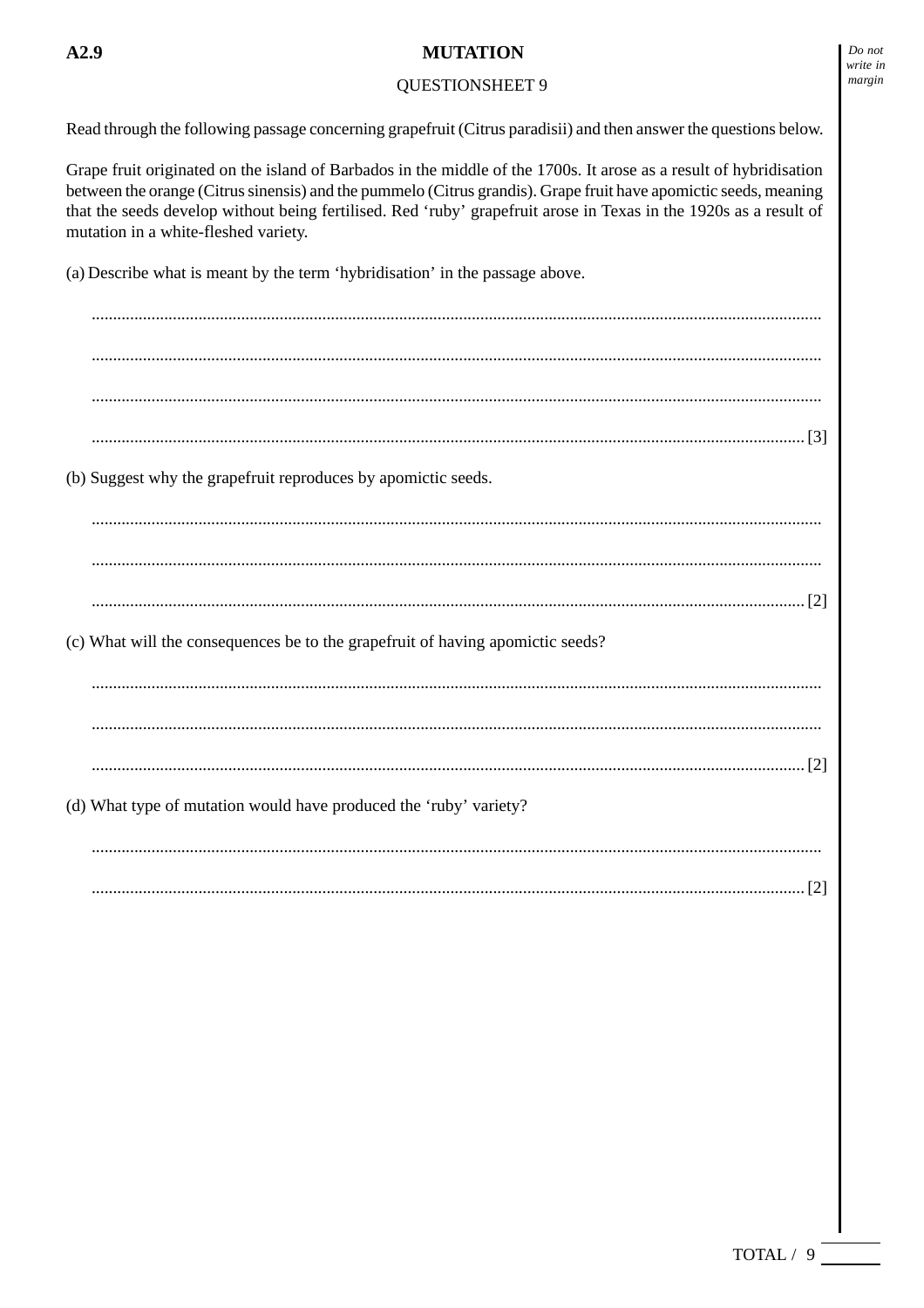## $A2.9$

#### **MUTATION**

# QUESTIONSHEET 10

 $\emph{Do}$  not write in  $margin$ 

| The nectarine arose as a single gene mutation in a peach which caused the development of a smooth skin instead<br>of the 'fuzzy' skin of a peach.<br>(a) Explain what is meant by the term 'single gene mutation'. |  |  |  |  |
|--------------------------------------------------------------------------------------------------------------------------------------------------------------------------------------------------------------------|--|--|--|--|
|                                                                                                                                                                                                                    |  |  |  |  |
|                                                                                                                                                                                                                    |  |  |  |  |
|                                                                                                                                                                                                                    |  |  |  |  |
|                                                                                                                                                                                                                    |  |  |  |  |
| Name two conditions in humans that are caused by single gene mutations.<br>(b)(i)                                                                                                                                  |  |  |  |  |
|                                                                                                                                                                                                                    |  |  |  |  |
|                                                                                                                                                                                                                    |  |  |  |  |
| Describe the genetic basis of Down's syndrome in humans.<br>(ii)                                                                                                                                                   |  |  |  |  |
|                                                                                                                                                                                                                    |  |  |  |  |
|                                                                                                                                                                                                                    |  |  |  |  |
|                                                                                                                                                                                                                    |  |  |  |  |
|                                                                                                                                                                                                                    |  |  |  |  |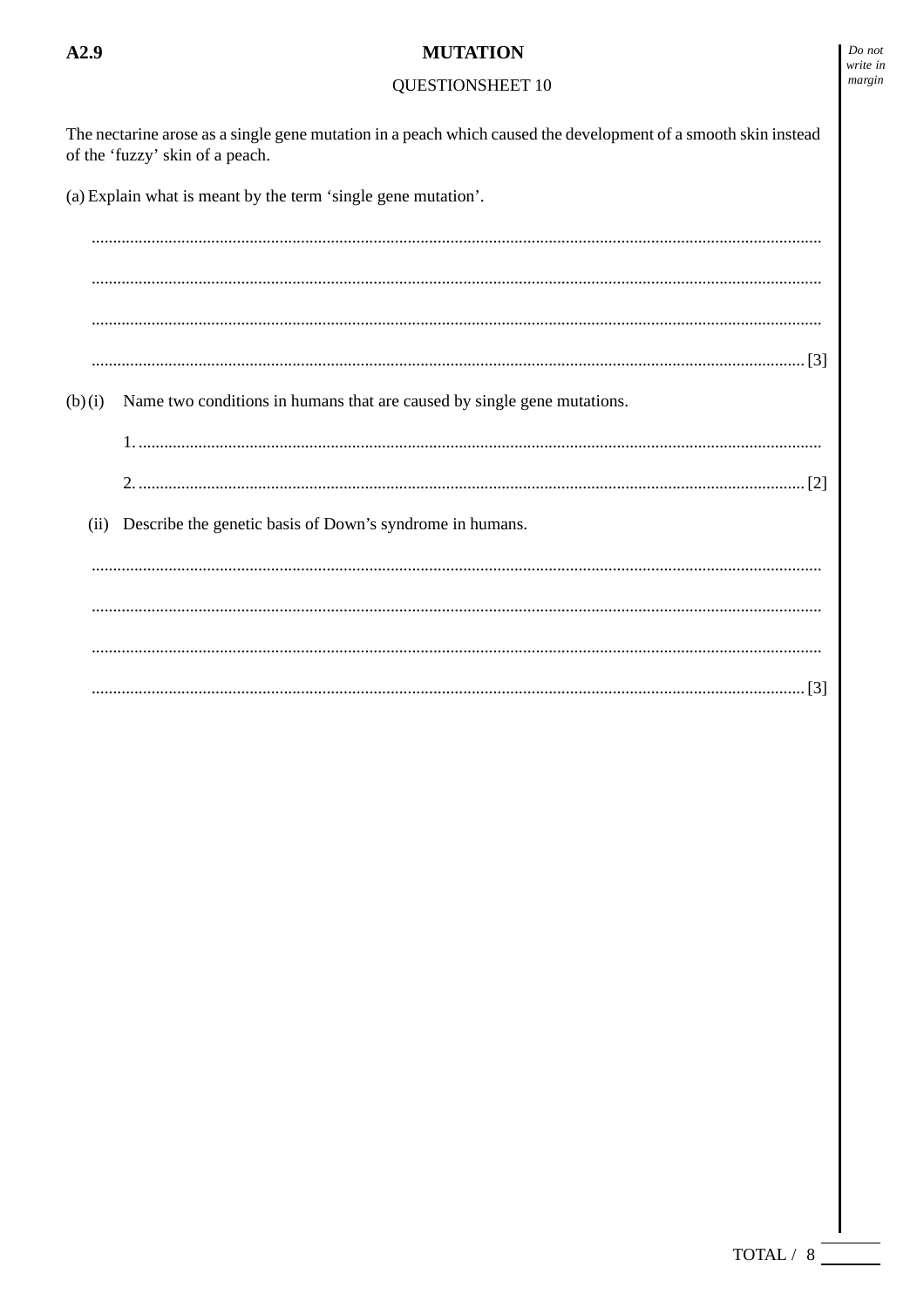## QUESTIONSHEET 11

The graph below shows the effect of mother's age on the incidence of children born with Down's syndrome.



(a) (i) Describe the trend in the incidence of Down's syndrome shown in the graph.

| (ii) | Suggest a reason for the change in the incidence of Down's syndrome.                                                                                              |
|------|-------------------------------------------------------------------------------------------------------------------------------------------------------------------|
|      |                                                                                                                                                                   |
|      |                                                                                                                                                                   |
|      | (iii) Down's syndrome is also known as trisomy 21, Edward's syndrome is trisomy 18 and Patau's syndrome<br>is trisomy 13. Describe how these trisomies may arise. |
|      |                                                                                                                                                                   |
|      |                                                                                                                                                                   |
|      |                                                                                                                                                                   |
|      |                                                                                                                                                                   |
|      | (b) Women over 40 years of age are advised to have the chromosomes of the fetus examined. Suggest how this<br>could be done.                                      |
|      |                                                                                                                                                                   |
|      |                                                                                                                                                                   |
|      |                                                                                                                                                                   |
|      |                                                                                                                                                                   |